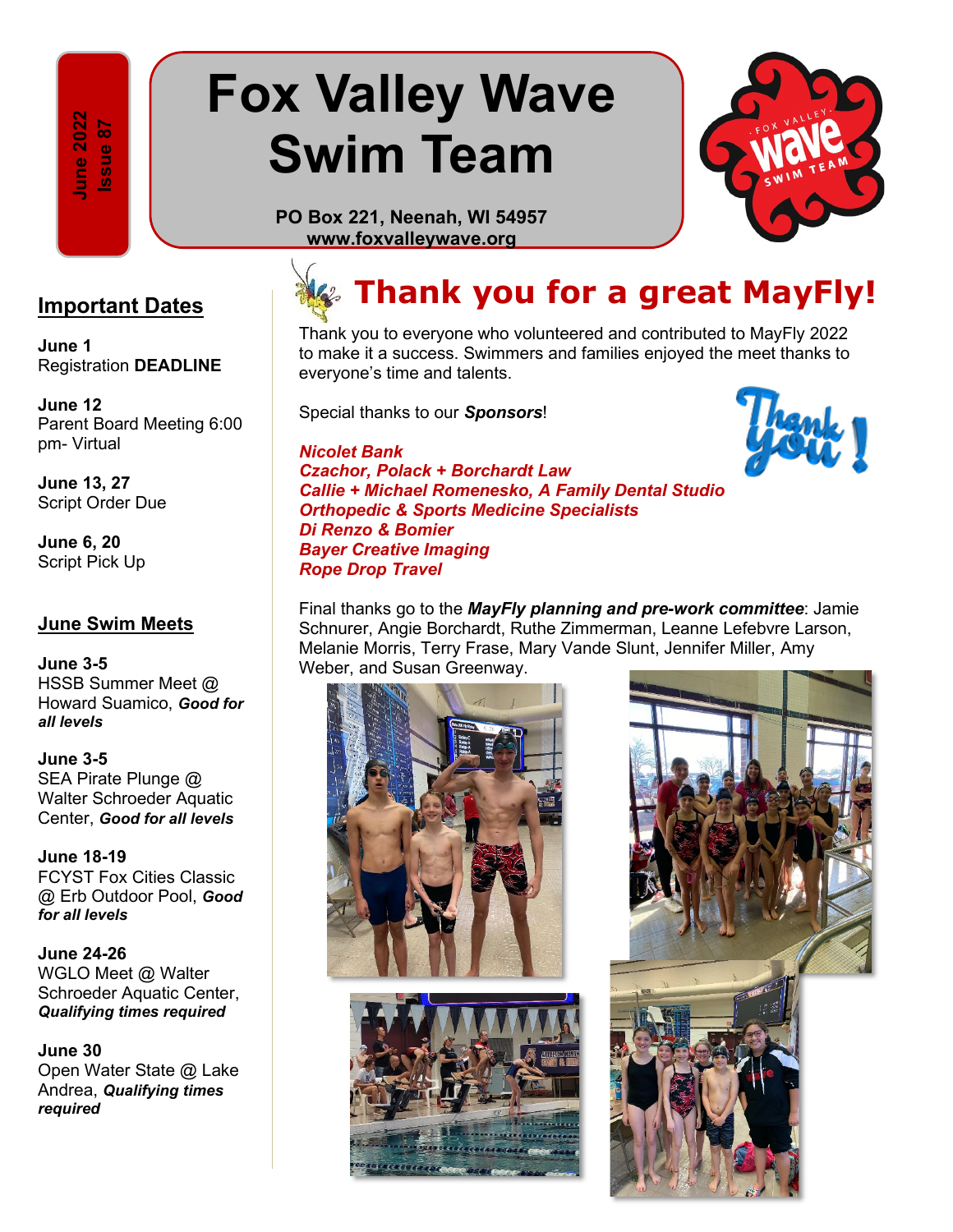

*WISCONSIN SWIMMING*



### **June Birthdays**

- **6/3 Nolan Moore**
- **6/4 Ian Ridlehoover**

**6/5 – Joy Vandenberg**

**6/7 – Ellen Farrell**

**6/8 – Kaitlyn Fox and Anna Mulroy**

**6/14 – Joel Arun**

**6/15 – Brady Luedtke**

**6/16 – Akhil Maheshwari**

**6/19 – Kirsten Brygger**



### **Education Corner**

Thank you to everyone who attended the Swim Team 101 meeting held in April. If you missed it or have further questions please reach out to Katie Loken, Education Coordinator, [\(katie.loken@gmail.com\)](mailto:katie.loken@gmail.com).

### **Summer Registration**

#### REGISTRATION PROCESS – **NOW OPEN**

- 1. *May 16 to June 1, 2022*: All Current Swimmers
- 2. *June 2, 2022:* Waitlisted swimmers will be notified of openings and be able to Register

The first day of practice will be *Monday, June 6, 2022* and the season will go thru *Friday, July 21* for Bronze and Silver groups and to *July 27* for Gold and Senior groups.

[CLICK HERE](https://urldefense.com/v3/__https:/www.teamunify.com/wifvwst/UserFiles/Image/QuickUpload/summer-schedule-2022_002155.pdf__;!!IfVdvpvC!TmNJ_qHkEAPSnyicQanhYIVeVDqUesWXbN4iDkOI4LYeK8R1-ksEb4Hcf9sIM1xGLd7N9K8c9onHLCIzLubm1x4lgKZ2Qps$) to see the general summer schedule. It can also be found under the *Calendar/Events Tab*.

Fees include Wave *participation fee only*. Fees are as follows *(you can also find this on the website under the Calendar/Events Tab):*  **Senior:** \$347 **College:** \$194 **Gold:** \$268 **Silver:** \$213 **Bronze 2:** \$185

#### **FUNDRAISING FEE:**

**Bronze 1:** \$182

Fees and money raised from our meets do not meet all our budgetary requirements. For this reason, we are requiring all swimmers to pay fundraising fee. Fundraising requirements for Summer Season will be *\$25 per swimmer*. *These fees will be billed to each swimmer's account on July 1, 2022.* Participating in the Scrip and/or HuTerra programs are ways to help offset the fundraising fee.



### **Social Coordinator Needed**

We will not be having a Banquet this year; however, we are looking for someone to fill the Social Coordinator position. Specifically, an individual (or a few individuals) to plan an *End of Summer Pool*  **Party** to celebrate the team, Coach Curt's retirement and Coach Jamie's departure. If you like to plan social events and are looking to get more involved with the Wave, please reach out to [angieborchardt@hotmail.com](mailto:angieborchardt@hotmail.com) for more information!